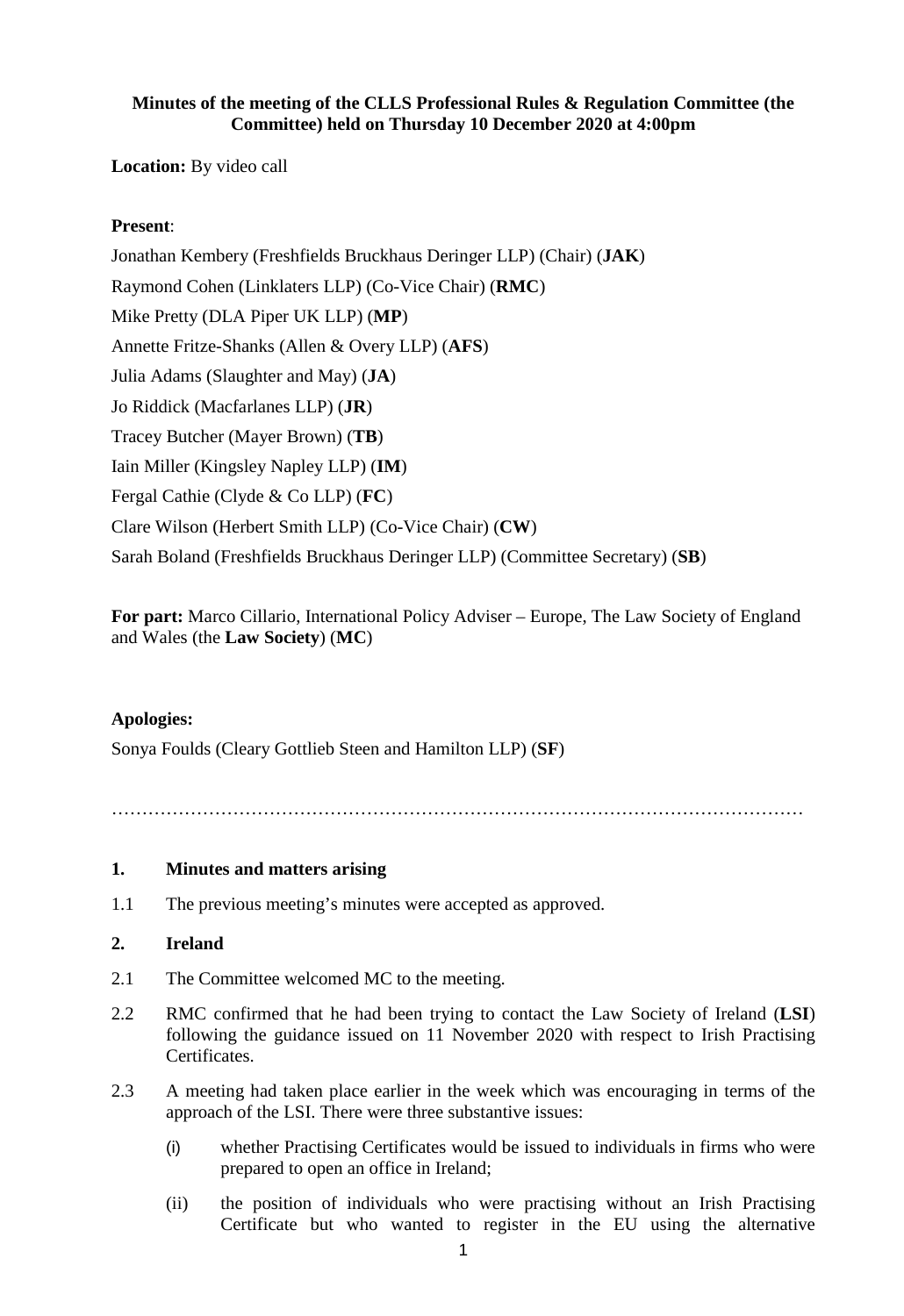'certification' approach. On this the LSI had indicated that it was confident, based on what it was prepared to confirm, that this approach met the requirements of all EU Bars (notwithstanding the strict Directive requirements); and

- (iii) the position of individuals who were Irish qualified solicitors practising in the UK. The LSI had confirmed that it was expecting the alternative certificates to be available to those individuals.
- 2.4 The above matters were the subject of requests for further written clarification from the LSI.
- 2.5 The position remained, however, that without an Irish Practising Certificate doubts remained whether the advice of an Irish solicitor would be regarded as being privileged under ECJ case law.
- 2.6 MC also noted that the LSI has confirmed that the current approach to admission for UK solicitors would continue to apply for as long as the SRA reciprocated. MC confirmed that the issue of reciprocity between Ireland and the UK would probably not be resolved until sometime during 2021 when the new SQE route came in, although there was comfort that the SRA considered Ireland a priority in that regard such that anything that needed to be in place by September 2021 would be.

### **3. SRA guidance on confidential information**

3.1 ACTION: It was agreed that the Committee should accept the invitation to be involved in the SRA's consideration of further guidance on managing confidential information, particularly in relation to changes of firm. CW, AFS, IM and JAK confirmed that they would form a sub-group to take this forward.

### **4. Legal Fraud Sector Charter**

4.1 A meeting in relation to the Charter had taken place between the Home Office, the Law Society and the SRA on 9 December 2020. Scepticism was expressed by the Committee regarding the need for a Charter and concerning its ambit. Liaison should be maintained with the Law Society AML Taskforce as this developed, particularly since it was also understood that the Home Office was considering a consultation regarding a criminal offence of failing to stop fraud/financial crime.

## **5. Decision in SRA v Beckwith**

5.1 IM and FC confirmed that the decision did not provide meaningful clarity in relation to the key points in issue. It was to be expected that the Legal Services Board (**LSB**) would scrutinise the decision.

### **6. Succession planning**

- 6.1 RMC confirmed that he was due to retire in April 2021.
- 6.2 ACTION: The Committee to look at advertising for one or two new members in 2021.

### **7. SRA Symposium on mental health**

7.1 JAK reconfirmed the importance of the Committee publicising this important event within their respective firms.